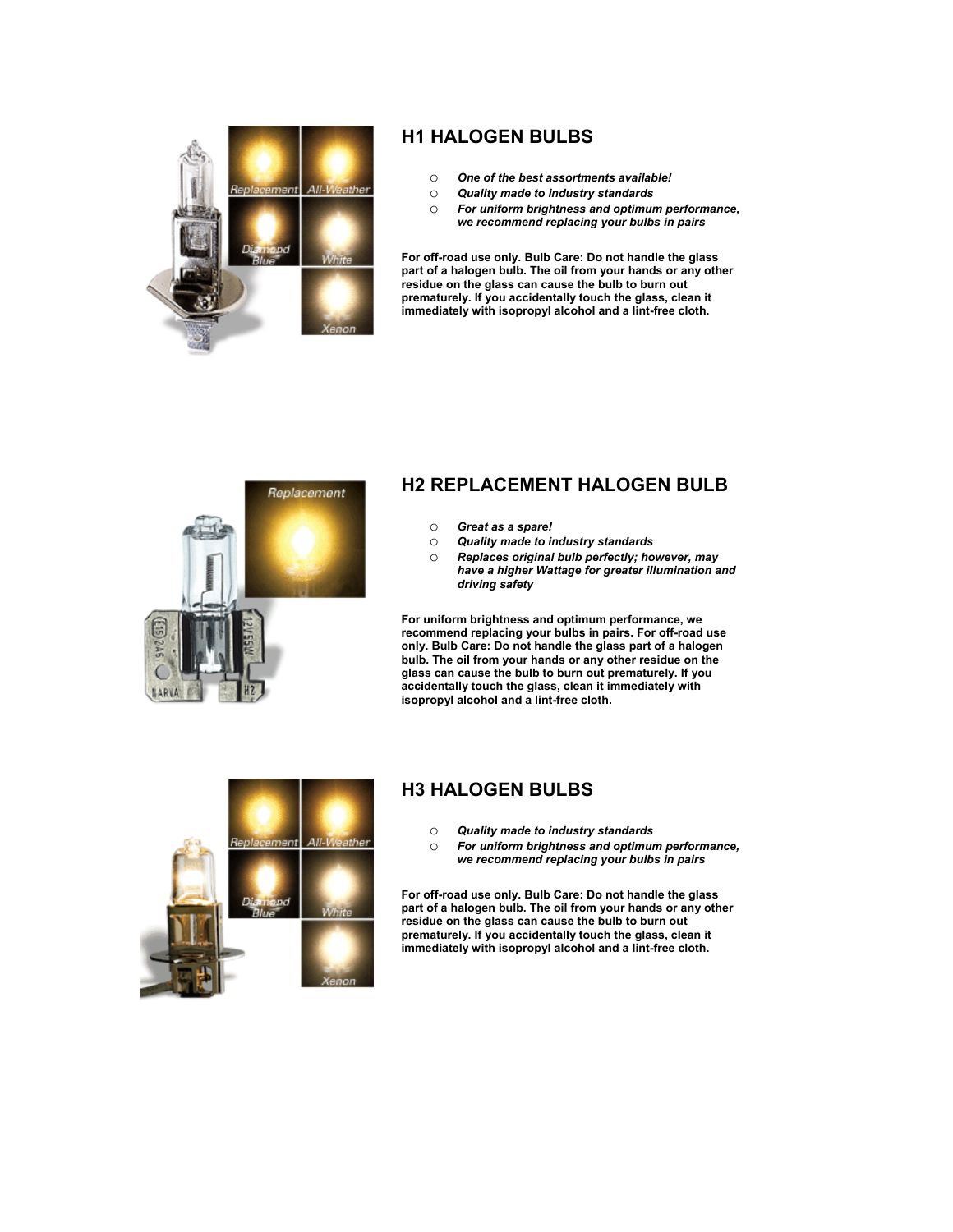

# **H4 HALOGEN BULBS**

- o *H4 bulbs can replace 9003 bulbs*
- o *Quality made to industry standards*
- o *For uniform brightness and optimum performance, we recommend replacing your bulbs in pairs*

**For off-road use only except (A) which meet DOT requirements. Bulb Care: Do not handle the glass part of a halogen bulb. The oil from your hands or any other residue on the glass can cause the bulb to burn out prematurely. If you accidentally touch the glass, clean it immediately with isopropyl alcohol and a lint-free cloth. Watts indicated for High Beam/Low Beam.**



## **H7 HALOGEN BULBS**

- 
- o *Quality made to industry standards* For uniform brightness and optimum performance, *we recommend replacing your bulbs in pairs*

**For off-road use only except (A) which meet DOT requirements. Bulb Care: Do not handle the glass part of a halogen bulb. The oil from your hands or any other residue on the glass can cause the bulb to burn out prematurely. If you accidentally touch the glass, clean it immediately with isopropyl alcohol and a lint-free cloth.**



#### **ALL-WEATHER 9004 HALOGEN BULB**

**Bulb is specially coated to produce the light you need under normal driving conditions and increase visibility in harsh weather conditions such as rain, snow, sleet and fog. NOTE: For off-road use ONLY.**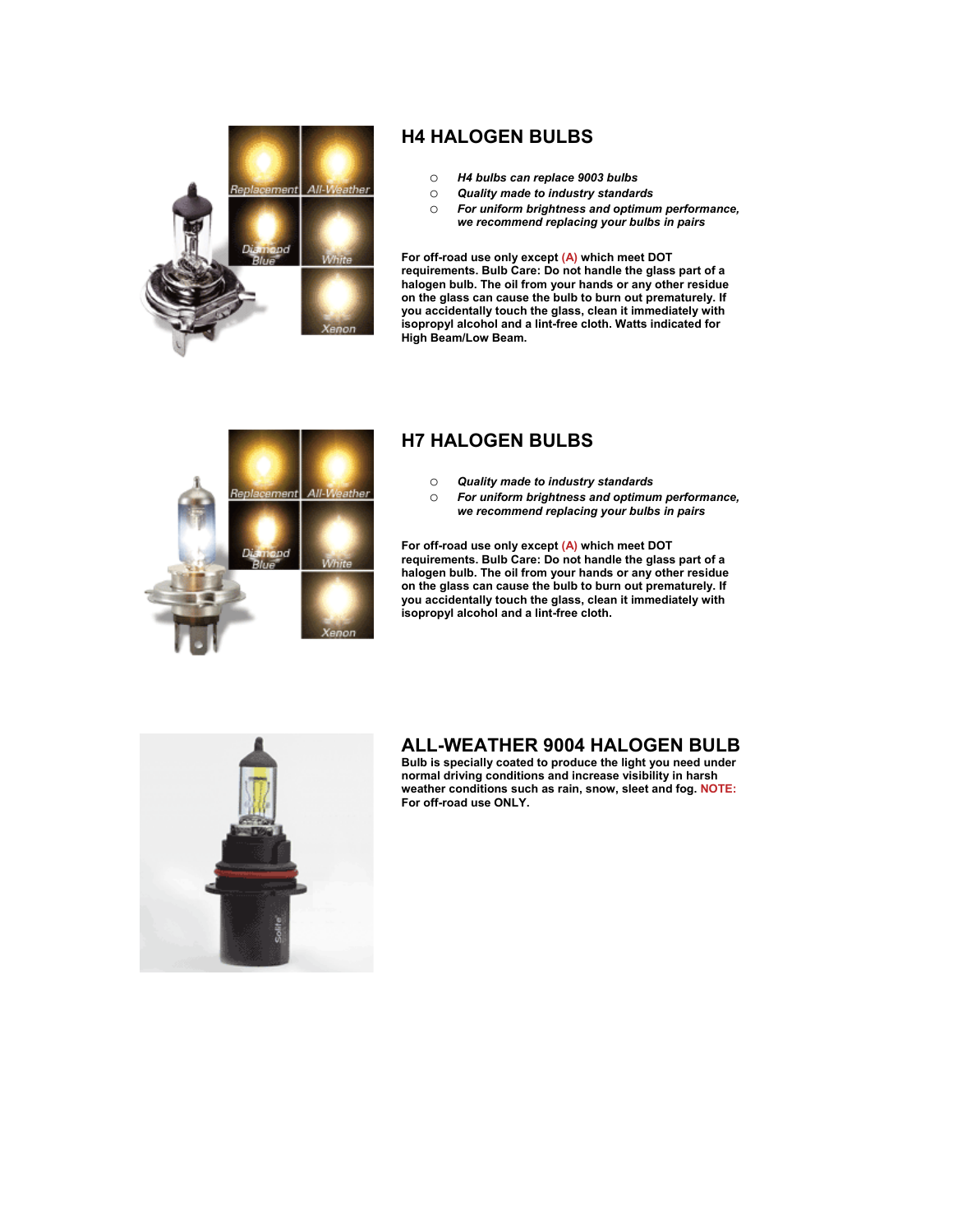

## **ALL WEATHER NON-GLARE HALOGEN BULBS**

- o *Designed for all weather conditions*
- o *Just plug them in—no tools necessary!*

**Super-bright halogen bulbs boasts a special non-glare coating that makes them perfect for everyday driving and even better when you're facing adverse weather conditions. For off-road use only. To ensure your safety and uniform lighting, we recommend buying in pairs.**



#### **9003 HALOGEN BULBS**

- o *9003 bulbs can be replaced by H4 bulbs*
- o *Quality made to industry standards*
- For uniform brightness and optimum performance, *we recommend replacing your bulbs in pairs*

**Meets DOT requirements. Bulb Care: Do not handle the glass part of a halogen bulb. The oil from your hands or any other residue on the glass can cause the bulb to burn out prematurely. If you accidentally touch the glass, clean it immediately with isopropyl alcohol and a lint-free cloth. Watts indicated for High Beam/Low Beam.**



#### **9004 HALOGEN BULBS**

- o *A great selection at everyday low prices!*
- o *Quality made to industry standards*
- o *For uniform brightness and optimum performance, we recommend replacing your bulbs in pairs*

**For off-road use only except (A) which meet DOT requirements. Bulb Care: Do not handle the glass part of a halogen bulb. The oil from your hands or any other residue on the glass can cause the bulb to burn out prematurely. If you accidentally touch the glass, clean it immediately with isopropyl alcohol and a lint-free cloth. Watts indicated for High Beam/Low Beam.**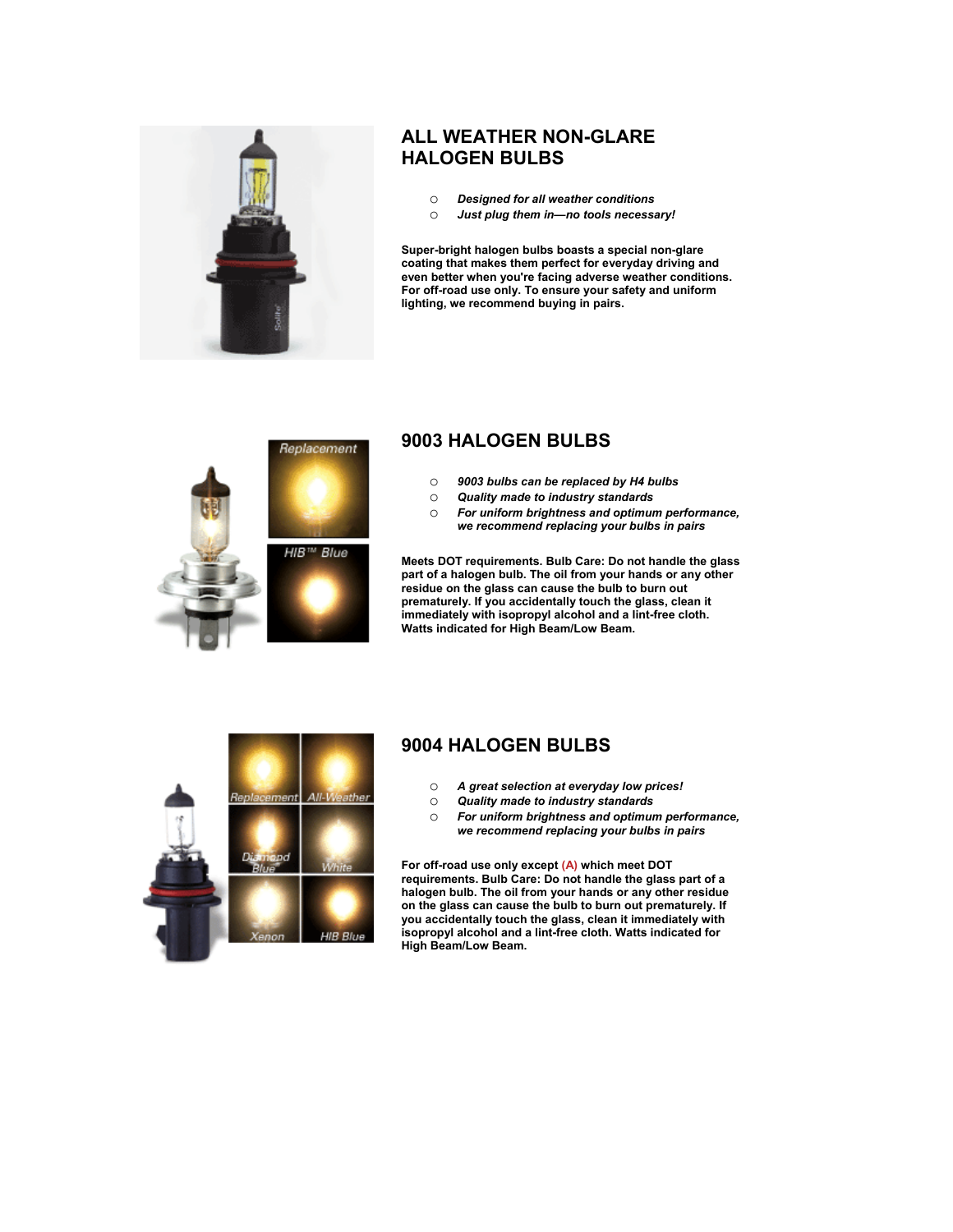

## **9005 HALOGEN BULBS**

- o *A huge selection so you can make the best choice!*
- o *Quality made to industry standards*
- o *For uniform brightness and optimum performance, we recommend replacing your bulbs in pairs*

**For off-road use only except (A) which meet DOT requirements. Bulb Care: Do not handle the glass part of a halogen bulb. The oil from your hands or any other residue on the glass can cause the bulb to burn out prematurely. If ou accidentally touch the glass, clean it immediately with y sopropyl alcohol and a lint-free cloth. i**



# **9006 HALOGEN BULBS**

- o *For high-powered illumination*
- o *Quality made to industry standards*
- For uniform brightness and optimum performance, *we recommend replacing your bulbs in pairs*

**For off-road use only except (A) which meet DOT requirements. Bulb Care: Do not handle the glass part of a halogen bulb. The oil from your hands or any other residue on the glass can cause the bulb to burn out prematurely. If ou accidentally touch the glass, clean it immediately with y sopropyl alcohol and a lint-free cloth. i**



# **9007 HALOGEN BULBS**

- o *Brighter light than standard bulbs*
- o *Quality made to industry standards*
- o *For uniform brightness and optimum performance, we recommend replacing your bulbs in pairs*

**For off-road use only except (A) which meet DOT requirements. Bulb Care: Do not handle the glass part of a halogen bulb. The oil from your hands or any other residue on the glass can cause the bulb to burn out prematurely. If you accidentally touch the glass, clean it immediately with isopropyl alcohol and a lint-free cloth. Watts indicated for High Beam/Low Beam.**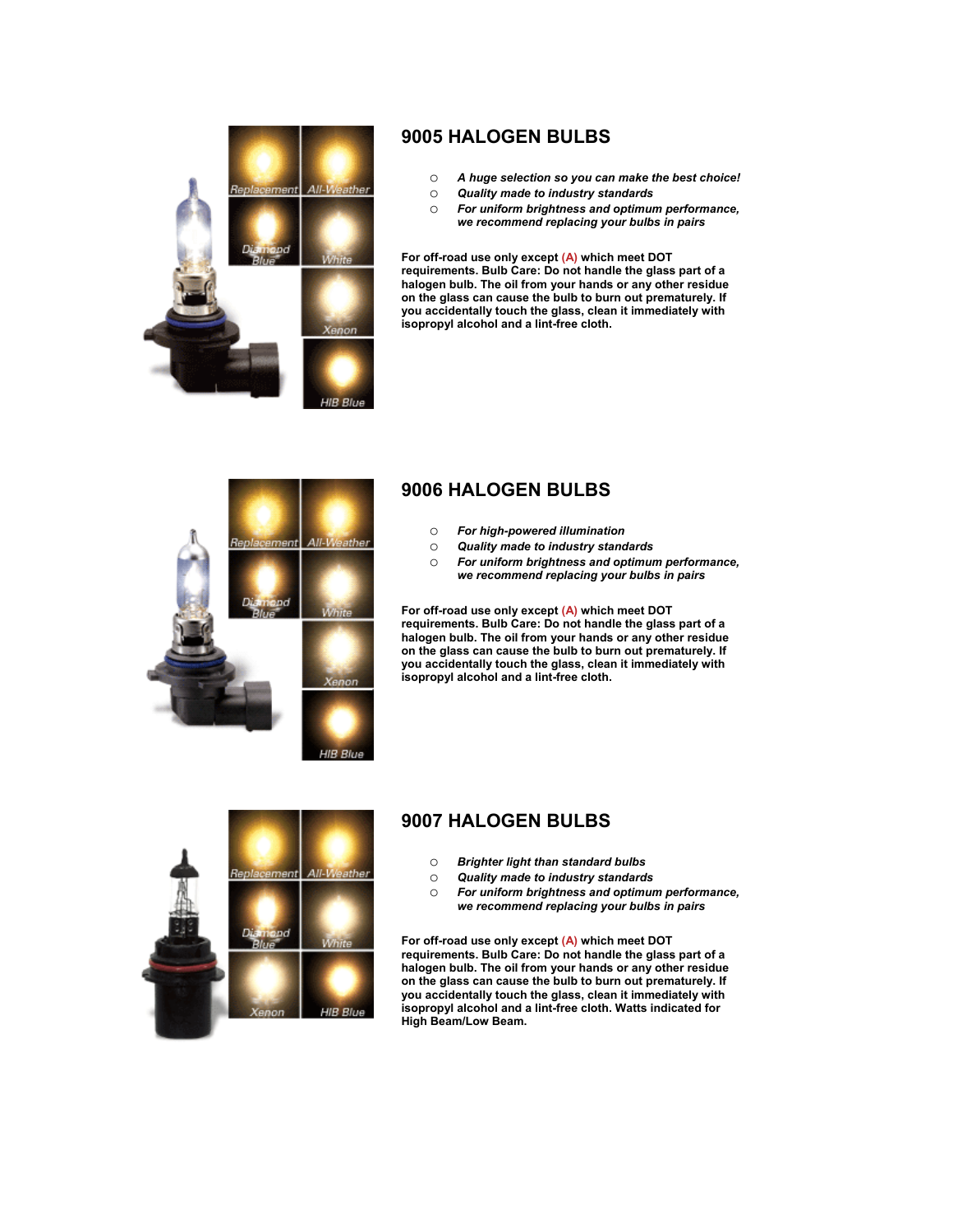

# **PIAA 9006 SUPER WHITE REPLACEMENT BULBS**

- o *For use with PIAA light kits*
- o *51/100-watt twin pack*

NOTE: These bulbs are intended for off-road use only and may not be legal for street use. Please consult your owner's manual for proper bulb size, type and watts.





- o *Colored glass bulbs for longer-lasting original color than painted-color bulbs*
- o *Before ordering, check owner's manual or base of bulb for type of bulb needed*



#### **BLUE LASER® HIGH-POWER H-3 AND H-4 BULBS**

- o *Special coating filters light output to produce a distinctive blue glow*
- o *For off-road use only*

**Brilliant blue-white lighting. Bulbs are direct replacements for existing H-3 and H-4 bulbs. For safety reasons, we recommend replacing bulbs in pairs to ensure uniform brightness. H-3 bulbs available in 130-, 100- or 55-watts. H-4 bulbs available in 130/90- or 60/55-watts.**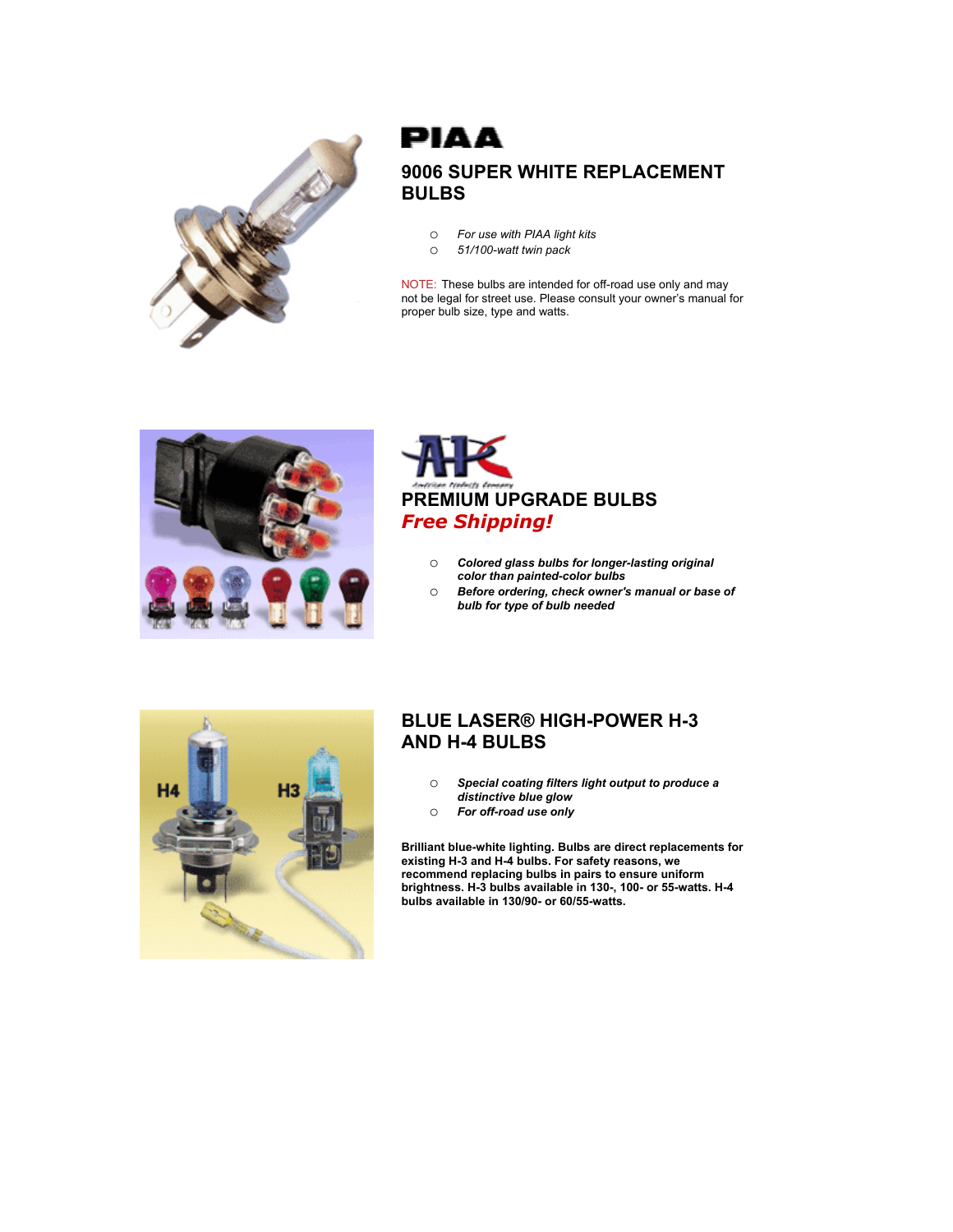

# **BRIGHT #1157 HALOGEN BULB**

- o *50% brighter than normal #1157 bulbs!*
- o *Replaces standard #1157 turn signal, parking and back-up bulbs*

**Easy, affordable way to safer, more secure driving. Highpower 30-watt/8-watt dual-filament halogen bulb.** 



#### **HIGH-POWER 130-WATT H-3 QUARTZ-HALOGEN BULB Produces much more illumination (even with older lights) for greater driving safety. Bulb draws 11 amps. For off-road use only.**



#### **OFF-ROAD H-4 QUARTZ-HALOGEN BULB**

o *Fits all standard H-4 headlamps* 

**Dual-element bulbs are ideal for off-road vehicles, boats, anywhere maximum brightness is a must! Choose 90/130-Watt bulb or 80/100-Watt bulb. Single or double heavy-duty headlight relays also available. NOTE: For off-road use only. May require heavy-duty relay.**